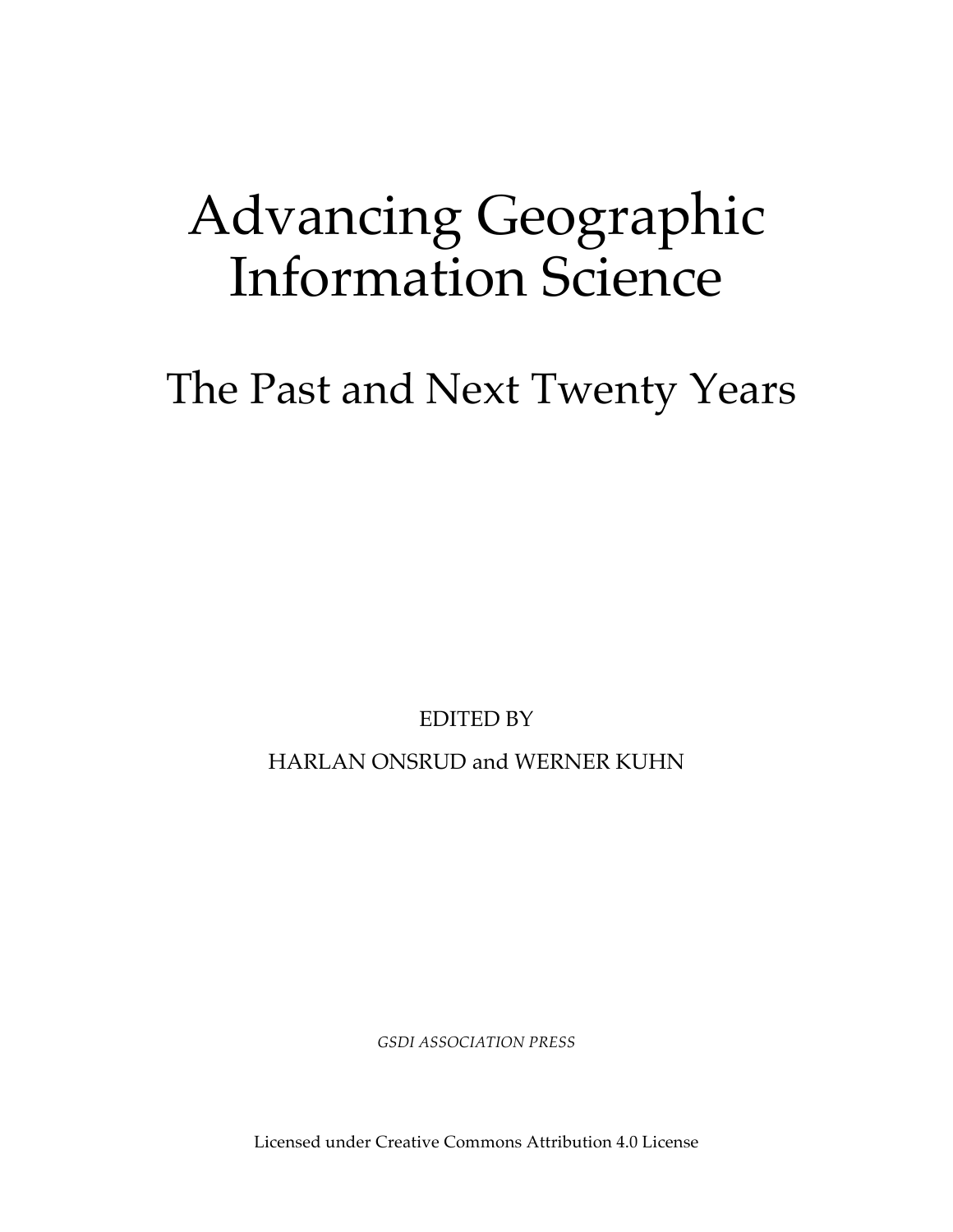Advancing Geographic Information Science: The Past and Next Twenty Years Harlan Onsrud and Werner Kuhn (Editors) Compilation © 2016 by GSDI Association Press / 946 Great Plain Ave. PMB-194, Needham, MA 02492-3030, USA

This book as a whole and the individual chapters are licensed under the Creative Commons Attribution 4.0 License. Any use of the material contained in the individual chapters in contradiction with the Creative Commons License, Attribution 4.0 requires express permission by the author(s) of the chapter.

Front cover photo credit: Sun and Moon Together on the Tay by Ross2085 (CC BY 2.0) Back cover photo credit: Bass Harbor Lighthouse Acadia by Robbie Shade (CC BY 2.0)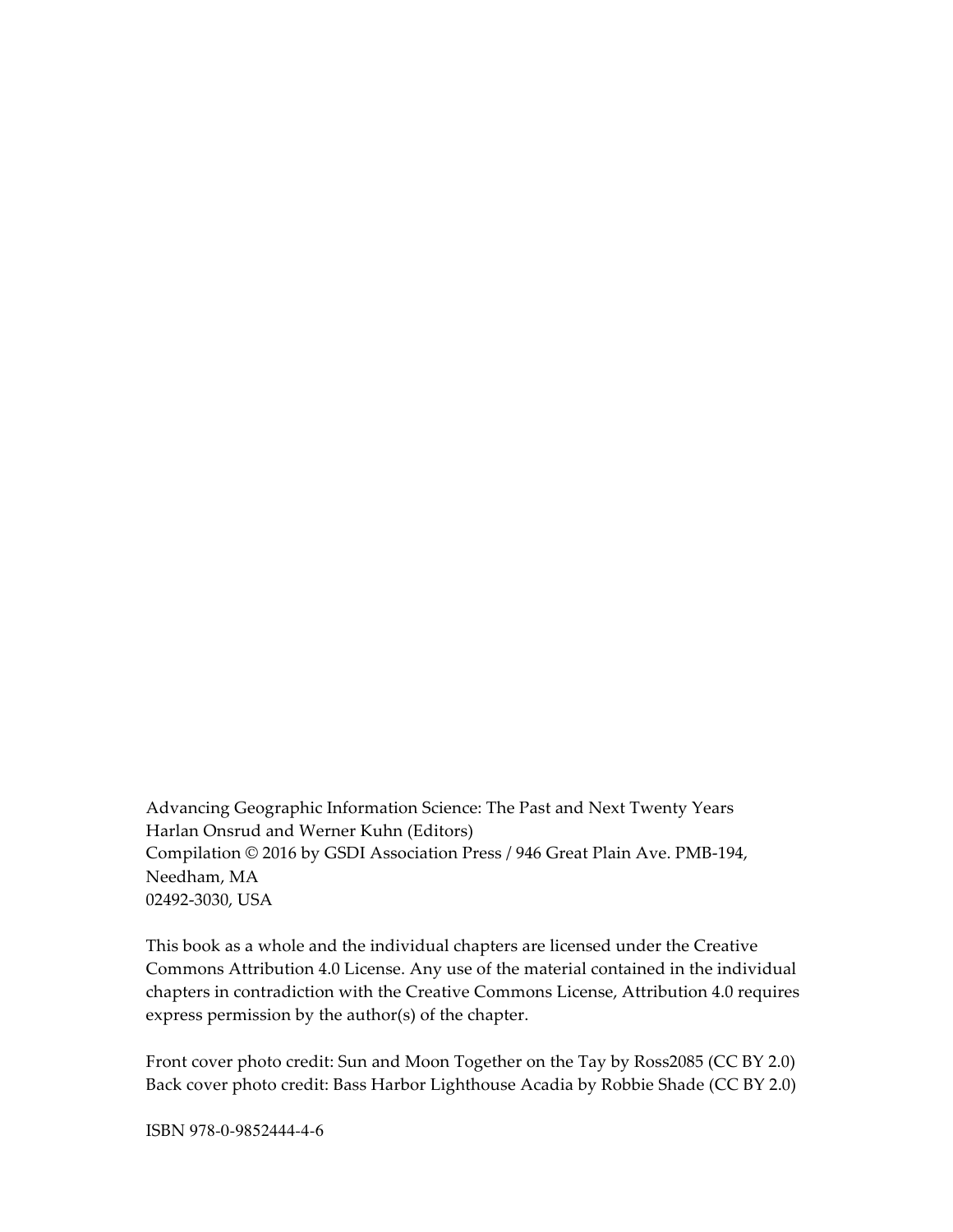### Technological and Societal Influences on GIScience

#### Stephan Winter <sup>1</sup>, Xavier Lopez <sup>2</sup>, Francis Harvey <sup>3</sup>, Benjamin D. Hennig<sup>4</sup>, Myeong-Hun Jeong<sup>5</sup>, Timothy Trainor<sup>6</sup>, and Sabine  $T$ impf<sup> $\prime$ </sup>

1 Department of Infrastructure Engineering, The University of Melbourne, Australia 2 Oracle Corp., USA 3 Department of Geography, Environment and Society, University of Minnesota, USA 4 School of Geography and the Environment, Oxford University, UK 5 CyberGIS Center for Advanced Digital and Spatial Studies, UIUC, USA 6 US Census Bureau, Washington DC, USA 7 Department of Geography, University of Augsburg, Germany

**Abstract:** This paper highlights and critically reflects on some of the most significant technological and societal influences on GIScience over the last 20 years, or since its inception. For the purpose of this book, which in the following chapters begins to sketch out likely paths for future directions of GIScience, one conclusion of this chapter can be taken for granted: In the next 20 years again significant external factors from technology and society will shape GIScience. This paper summarizes the discussions related a panel on the topic at the 2015 Vespucci Institute. The panel in Bar Harbor, moderated by Stephan Winter, included two invited presentations (by Xavier Lopez and Francis Harvey), and responses by two early career panelists (Benjamin D. Hennig and Meyeong-Hun Jeong), and by two senior panelists (Tim Trainor and Sabine Timpf).

**Keywords:** Geographic information science, spatial information science, spatial information technology, GIS and society, neogeography.

#### **1 Introduction**

This chapter highlights and critically reflects on some of the most significant technological and societal influences on GIScience over the last 20 years. The question whether, and if so, to what extent, technological and societal influences have impacted on GIScience, or helped shaping GIScience, is worth putting forward and thinking about in a volume that explores challenges for GIScience in the next 20 years.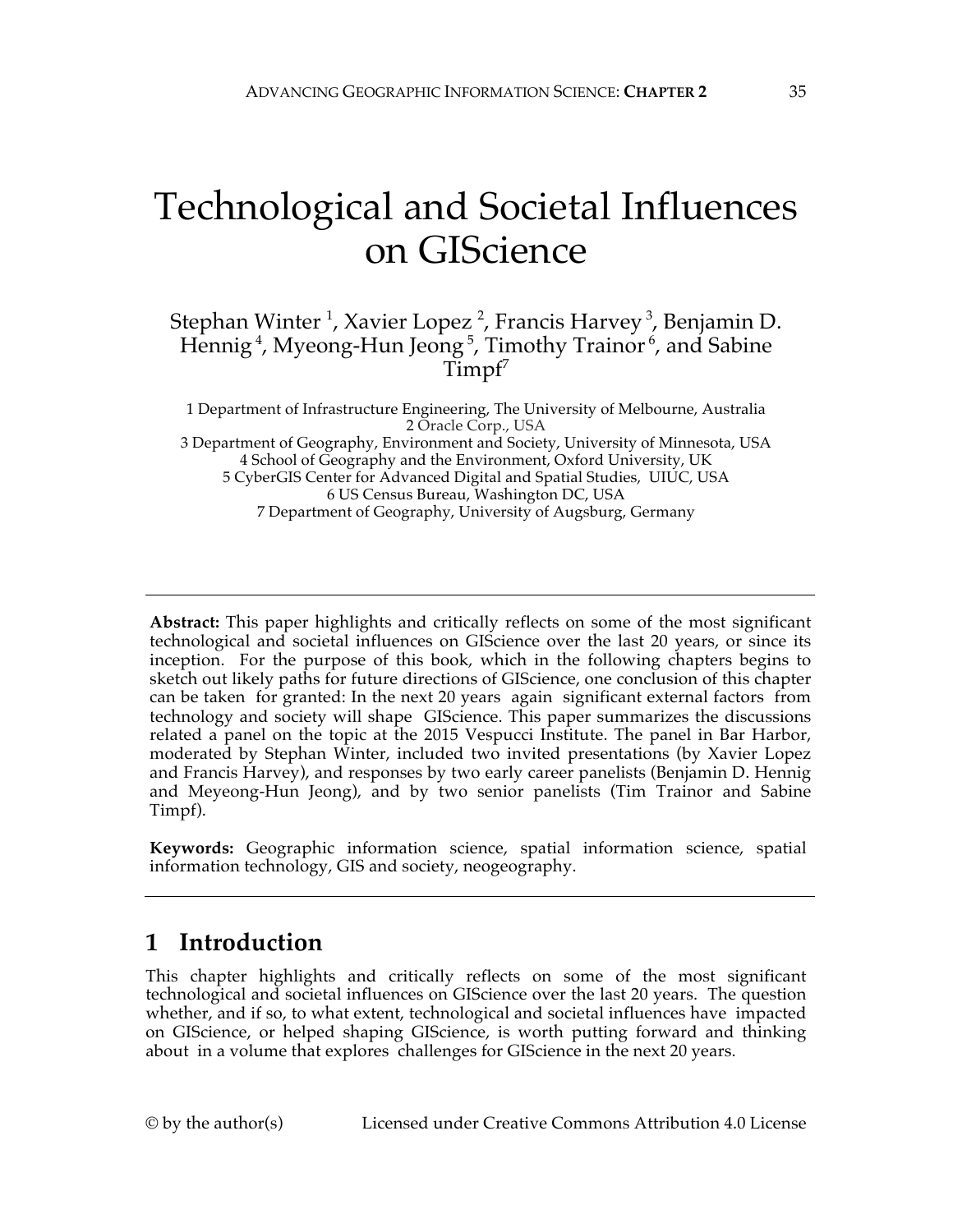The question is a fundamental one. When we consider the last 20 years, it offers us a better vantage of where we stand now and to think about the future. Also, it offers a vantage to reflect on the idea that any science is independent from technological changes or societal impact: Shouldn't science be the quest for underlying truths or laws that sustain any technological and societal influence? A romantic view, but a common view. We know that GIScience – as many other sciences, but in contrast to logic and mathematics – is an empirical science  $[19, 7, 8, 9]$ , and empiricism is always driven by technological possibility as well as societal interest. This statement can be observed in physics as much as in geography, and thus holds for GIScience as well. Take privacy as an example. Privacy has come up as an issue on the research agenda only recently, and is a social issue: Technology exposes more and more of our movements, activities and thoughts such that a societal response for privacy protection is needed. As much as this response will apply regulations and legal enforcements, it will also rely on new knowledge and proof of techniques such as encryption and location obfuscation. Where we are will always influence what we know.

And yet, also empirical research should reveal over time a body of knowledge that holds over larger periods of time, i.e., is neither bound to particular technology (in times where technologies change so quickly, or innovation rates are exponential, as indicated by Moore's "Law" [14]), nor to a particular constitution of society. Its "laws" are statements which have been and can always be again confirmed by evidence. For example, research on people's ability to deal with vague spatial concepts, such as 'downtown' or 'Mt Everest', or on our ability to represent and reason with this vague knowledge in information systems, should have a considerably longer half-life than on people's views of where 'downtown London', 'the Alps' or 'Mt Everest' are.

Fortunately we know well from geography that different points of view help us gain a better scientific understanding. Critical thinking, instead of taking on one position, considers multiple positions, thus gaining deeper insights and developing more robust solutions. This chapter offers some of these thoughts. It is a result of a panel discussion on technological and societal influences on GIScience at the Vespucci's Summer Institute in GIScience 2015. The discussion was inspired by two presentations, which are summarized here. However, this chapter transforms this discussion by reflecting on the relationship between society, technology and GIScience as perceived today and felt to impact in the future. For the purpose of this book, one conclusion of this chapter can be taken for granted: In the next 20 years again significant technological and societal influences will shape GIScience.

#### **2 The impact of technological change on GIScience**

Over 500 years ago printing revolutionized the production (technological change) and accessibility (social change) of maps (Fig. 1). About 50 years ago computers became mature enough to allow people such as McHarg [13], Tomlinson [20], Fisher [6], Chrisman [2] and so many others to think about transforming maps for the information age.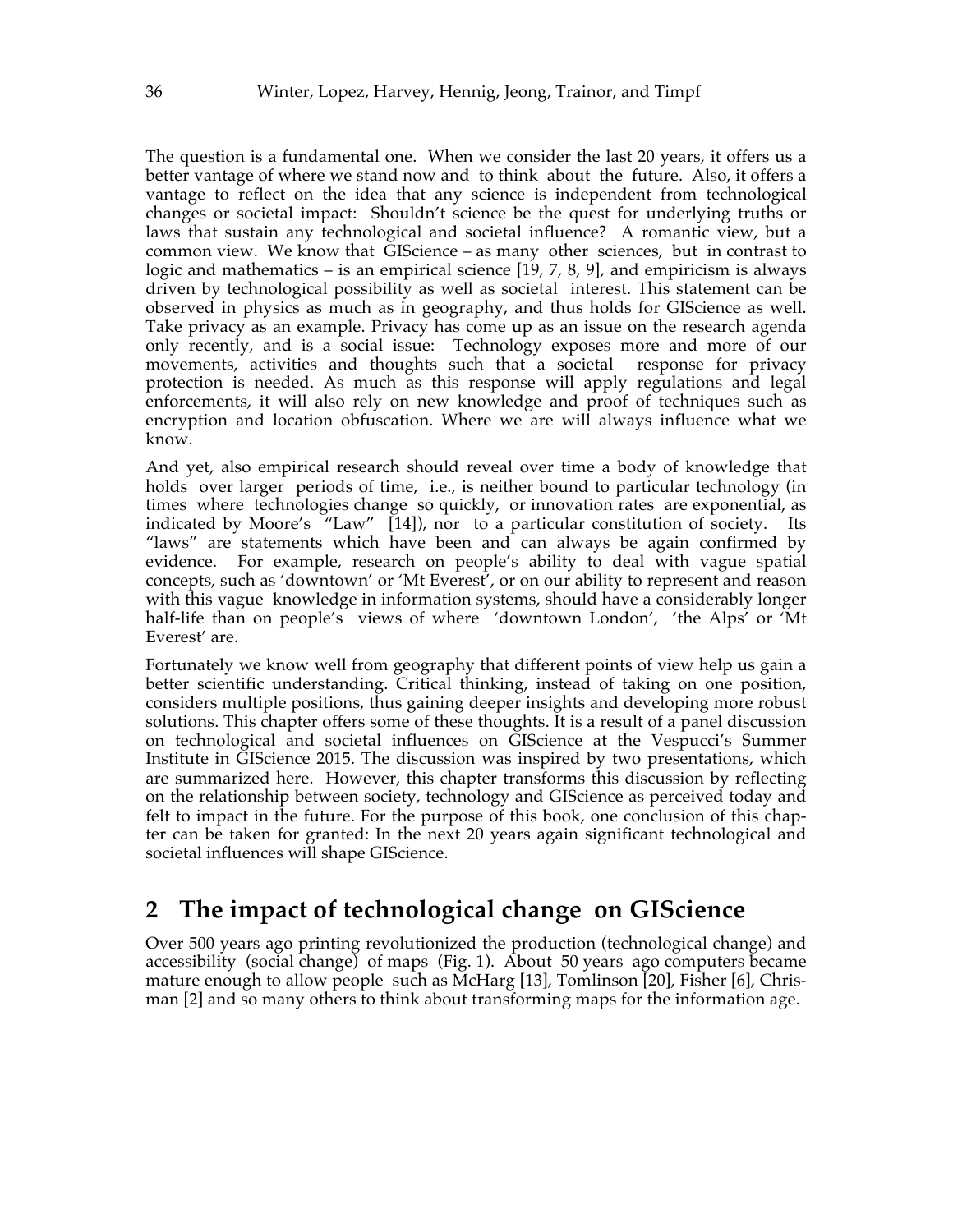

Figure 1: The world first printed map, printed by Lucas Brandis in Lu¨ beck [15].

And just above 20 years ago, with maturing database technology, artificial intelligence and understanding of spatial statistics, the term geographic information science was coined [8]. So while it is no surprise that technological change impacts on a field of knowledge it is still worth considering which technologies that came up over the past 20 years disrupted a linear development, or evolution, of the body of knowledge in GIScience. And while GIScientists have, and will continue to make significant, sometimes even disruptive contributions to society and knowledge, the following list concentrates on the external forces that have taken place in information technology and have influenced GIScience. This list has to stay selective, and thus, subjective.

• Evolving IT Platforms: Over the last 20 years, the underlying IT platforms used in GI Science have evolved profoundly from PCs to workstations, web services to mobile computing; and more recently, to Big Data (Hadoop) platforms hosted on the cloud. These IT platforms have transformed the underlying tools, data and techniques that GIScientists apply day to day.

• Databases: in the mid-1990s, commercial database vendors such as Ingres, In- formix, IBM and Oracle introduced Spatial databases. By incorporating spatial types, indexes and spatial query into a relational database, it was now possible to incorporate location analysis directly into mainstream IT operational and an- alytical applications. Over time, spatial databases supported richer spatial types including 2D vectors, to include raster data, planar topology, network topology, TINs, 3D vector models, and point clouds, thereby offering high-performance computing to applications using these spatial types.

• Free & Open Source Software: Young students and researchers of GI Science today are blessed with a rich assortment of mature open source and free GI tech- nology. Products such as Linux, Java, Postgres, GeoTools, and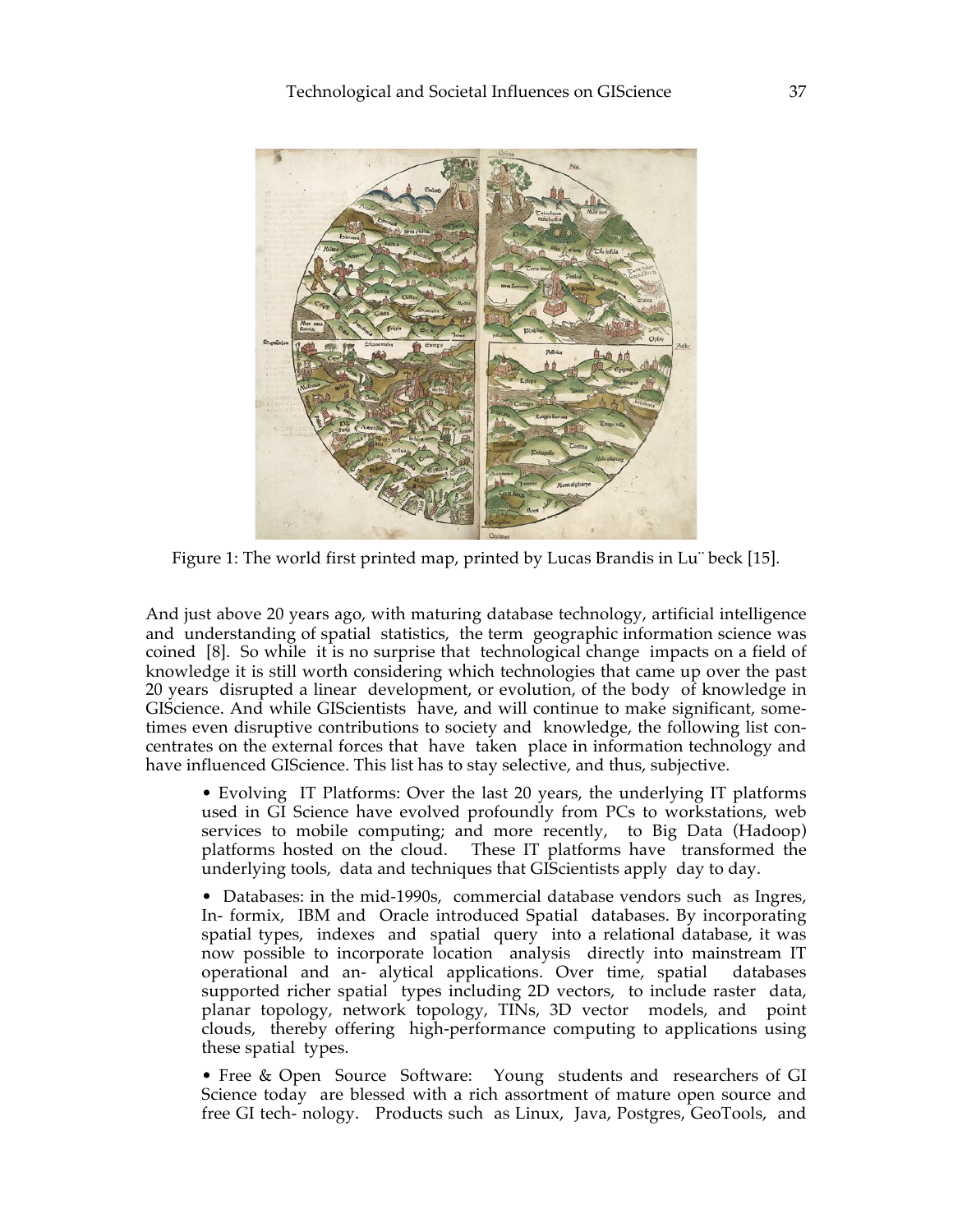MapServer are mainstream technologies for GI Scientists and professionals alike. Researchers avail themselves to tools that are easy to acquire, adapt, and use. This was not necessarily the case in the era of commercial desktop GIS. Costs to academic departments have decreased while the range of tooling continues to grow.

• Spatial Data Infrastructures: In the 1990s and 2000s, the policy concept of National Spatial Data Infrastructures (NSDI) took hold throughout hundreds of developed and developing countries. National governments, in particular, began to recognize the importance of sharing public sector investments in spatial data broadly across the society and economy. While the promised infrastructures are late in coming – pieces exist but it is not yet a smooth experience –, key activities such as spatial data standards, public dissemination mandates, capacity building, relaxed intellectual property rights, and inter-organizational coordination have been closely studied and influenced by GI Scientists. Today's political emphasis on 'open data', 'open gov', and 'linked open data' have been enabled by these early efforts to make government spatial data more openly shareable.

• Global Positioning System: In May 2000, the U.S. Air Force eliminated 'selective availability', the intentional degradation of GPS signals for nonmilitary purposes. This measure improved the precision of GPS signals to about 1 meter, making it feasible to develop broad range of precision surveying, navigation, and mobile location services. The adoption of GPS exploded across all sectors creating new research opportunities for understanding crowd-sourced movement of entities; management and analysis of massive streams of location data; and exploring predictive location behavior based on historical tracking patterns.

• Sensor Data Collection: the mainstream use of GPS signals for positioning, cou- pled with the miniaturization of low cost field sensors, ushered in the rapid use of sensor data collection at the turn of the century. Biologists tracked wildlife, trucking companies tracked and regulated the performance of their trucks, meteorologists used stationary sensors in the land, oceans, and atmosphere to monitor the environment. Sensors have crossed over into mainstream consumer use with the release of wearable devices. GI scientists continue to be advanced users of location-enabled sensors, and innovators in the use of Big Data sensor streams.

• World Wide Web: The most transformative technology innovation of this last period was the advent of the World Wide Web in 1993. While the Web transformed nearly all sectors of computing, it had a profound impact on the GI community. Before the Web, nearly all work done by GI Scientists was constrained to desk- top systems; after the Web most projects and research is oriented to or exploit the networked nature of the Web. The open standards, formats, and protocols introduced by the W3C, resulted in radical restructuring of how information was transported and published across the Internet. The Web enabled the rapid trans- formation from desktop and client/server platforms to Web Services, creating a foundation for a new class of Web mapping services.

• Web Mapping Services: In 1996, Barry Glick, a University of Buffalo Ph.D. graduate working at Donnelley, introduced MapQuest, a ground-breaking Web mapping service using government created data. MapQuest, and later services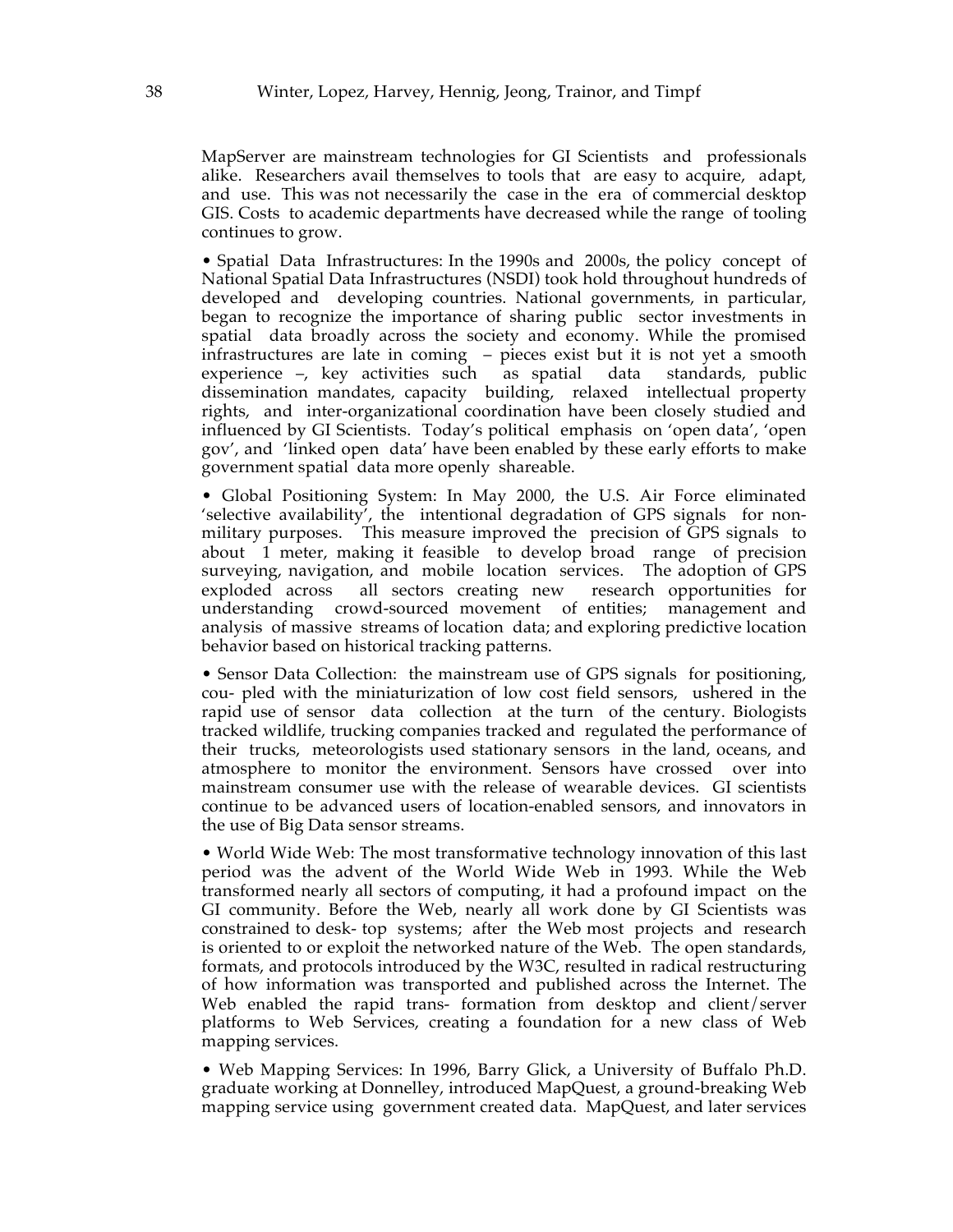from AOL, Microsoft, ESRI, and Google provided mainstream Web users with the power to display maps, search features, geocode addresses, generate driving directions via Web browsers. Over time, these platforms enabled businesses, government agencies and citizens the ability to upload and display their own features on background map tiles. The underlying techniques pioneered by Glick and others - caching of map tiles, in-memory-based routing, crowd-sourced map- ping – continue to make Web mapping services ubiquitous.

• Mobile Computing: Between 1999 and 2005, the promise of wireless locationbased services (LBS) had been widely promoted. Japanese and European wire- less providers brought early innovation in delivering powerful GPS enabled 3G phones. A constraint to these early mapping services were the proprietary nature of wireless carriers services that also blocked access to Web content. How- ever, by 2006 US carriers had upgraded their 3G networks coinciding with Apple's release of the iPhone 3G smart phone. This device enabled app developers and users to directly access Web content creating a powerful smart phone plat- form that delivers GI services to nearly every mobile phone user globally. More recently, mobile application environments using HTML5 show promise in solving device-specific constraints within the World Wide Web.

• Social media & crowd-sourced data: By mid-2000, a new generation of open source Web and mobile computing services re-invented how mapping content was created. Citizen volunteers, field scientists, activists and amateur mappers began to generate and contribute spatial feature content to a new generation of Web mapping services, like Google Maps, OpenStreetMaps, and DBPedia. Michael Goodchild referred to this phenomena as volunteered geographic information [10]. Within a decade, the use of crowd sourced map data has challenged the role of government and commercial sector in the provisioning of vector map- ping features.

• Linked Data: Linked Data is an evolution of by Tim Berners Lee's Semantic Web vision first introduced in 1999 [1]. Building on W3C standards and Web services, Linked Data focuses on the large scale integration and reasoning of data collections on the Web. Unfortunately, the dearth of formal ontologies, and immaturity of early RDF and SPARQL specifications slowed uptake of the Semantic Web. By 2011 these standards had matured and the availability of open source linking vocabularies, combined with a vast ecosystem of web mapping services, affords an opportunity to realize Tim Berners Lee's vision of a Web of geospatial features that introduces a potential area of research for GI Science.

• From data scarcity to data deluge: Over time – a process rather than a disruptive event – through spatial data infrastructures, open data initiatives and sensor data collection, GIScience is now confronted with unprecedented data volume, variety, and velocity. These advanced technologies not only bring forth computational innovation such as geospatial optimization and simulation, but also yield actionable insight from big data. GIScience therefore seeks today to resolve problems of dealing with and analyzing heterogeneous spatial data, integrating and synthesizing diverse data sources, and orchestrating collaboration, rather than data collection and pre-processing.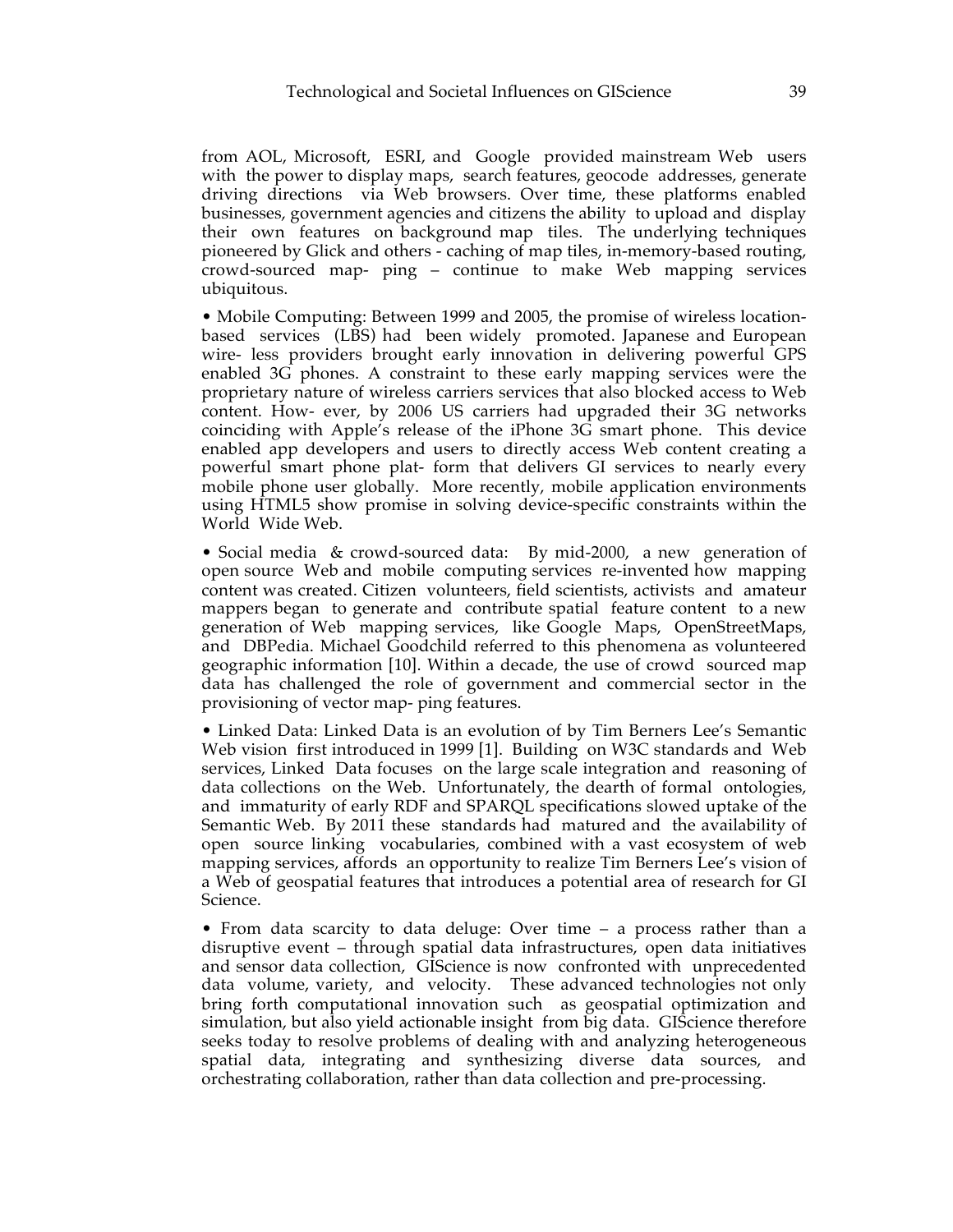#### **3 Societal influence on GIScience**

With advancing geospatial technologies, and not least heavily supported by the increasing possibilities of the Internet, a revived interest in maps can be observed in recent years. Changing technologies and the revival of public interest in mapping led to the emergence of a large number of untrained cartographers producing maps and geographic data visualizations in the online world as well as contributing to the technological advances themselves. Corresponding to the list above, three underlying social outcomes can be identified immediately:

• Location data becomes mainstream: Map consumption and production moves from specialists to enthusiasts, and into everyday life.

• Democratization of tools and services: The combination of open source tools and Web services has broadened the developer base as much as the user base for simple and free mapping tools and apps that create, analyze and exploit spatial data.

• Open data initiatives: While free and public domain spatial data has been a feature of the US GI marketplace for a long time, other countries had different policies and values. But over the last two decades also European mapping and statistical agencies have reversed previous restrictive data dissemination policies and are now promoting open data initiatives for selected datasets. The growing availability of government-sourced open data is now driving a range open data services.

The growing availability of map data has made society aware of the limitations of navigation systems geared towards cars, and sparked a (still growing) interest in derivatives of navigation data for bicycles, pedestrians, public transport, wheelchairs or strollers. The drive towards individualized products not only had an impact on type or precision of geographic data but also engendered research on individual cognitive differences in, e.g., wayfinding or map perception. At the same time, prosumers are starting to contribute to datasets and products [10, 18]. However, as the revived interest in geodesign shows, prosumers have the right to expect more of GIScience, especially in terms of integrating the knowledge gained through analyzing and mapping geodata back into the original disciplines such as landscape design, forestry management or navigation.

In geography such trends have been identified by speaking of a methods-oriented 'neogeography' [21]. Neogeography is understood as combining cartographic techniques and GIS and bridging the gap between users and developers. The more recent field of neocartography<sup>1</sup> is seen even more broadly by looking beyond academia and science. It sees the described developments from the perspective of the cartographic community and does not exclude the untrained amateurs from changes in cartography and GIScience.

 $\overline{a}$ 

<sup>1</sup> http://neocartography.icaci.org/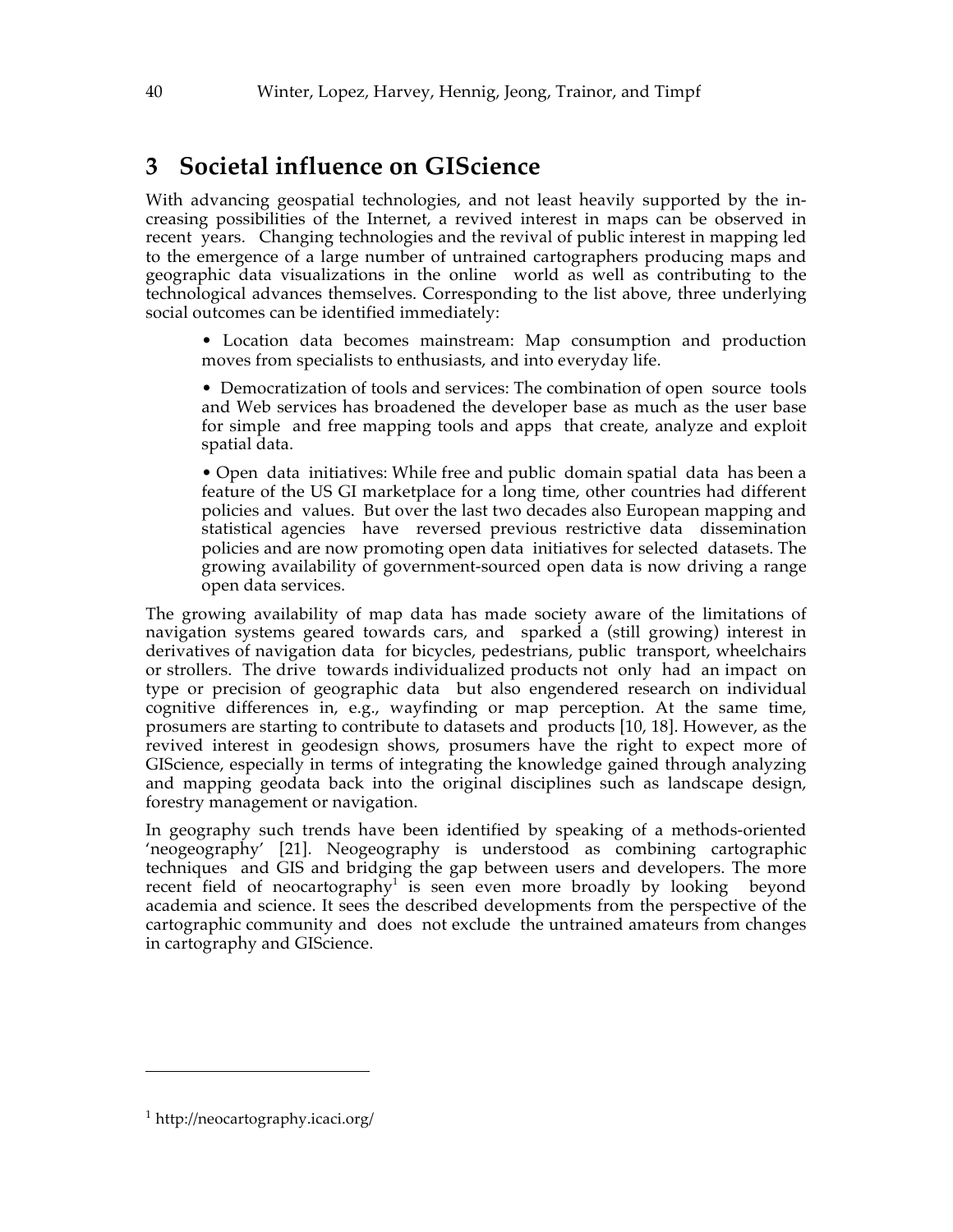#### **4 Perceived Constants**

With the attempts to define GIScience in the literature (e.g., [8, 12, 11]) also attempts to define its research agenda came along. Thus, one approach to think about constants – challenges that have not gone away – is comparing these research agendas over time: an approach that is not new [12], and perhaps too obvious with a 20 year anniversary [11]. Similarly to research agendas also the evolution of a body of knowledge [4] reveals constants, or core elements. Some challenges that we perceive as significant staying with GIScience are listed in the following paragraphs.

Merging disparate data sets on its own is not too difficult. Making them work together seamlessly is more challenging. Tools are beginning to help with that challenge. Data integration means more than joining two or more data sets. Data integration can create new data with new meaning, even if it is not yet clear how this can happen and what are its effects.

Over time, spatial data have been made increasingly useful through organized and disciplined standards (metadata), through helpful tools (vendors and open source software), and through increasing amounts of needed, and in some cases, unintended geospatial data (SDIs, VGI). Also over time, the precision and accuracy of geospatial data has increased. Finer and finer resolutions have provided information that allows data exploration at levels significantly greater than 20 years ago, but this trend has not stopped yet. It begs also the question of data quality, a topic that has been well researched and published, but which has not been applied to most of the data that is used. Simple (and sometimes untrue) statements appear in metadata catalogs, but in the end feature-level data quality is needed to be able to answer that question accurately. Once the "goodness" or fitness for use of the pieces can be determined, thenmore general statements about the quality of data sets can be determined.

Many phenomena GIScientists study range over several spatial scales. Within geography the range might be smaller than in physics, but it still goes from smaller than a person to the whole world. Although the field is aware of this fact and numerous papers have been written on this topic, there is as yet no definite body of wisdom how to deal with multi-scaled systems or phenomena or how to deal with coupled systems spanning over different levels of scale.

Maps and existing approaches to mapping emphasize static properties or geographic forms, whereas geographers and ecologists are often more interested in mapping the process(es) that produced these forms. While maps (plural) help with this endeavor, the field needs to agree upon a handling of (geo-)process in order to get at the original research questions behind the representation. Mathematical and more recently agent-based simulations have brought a notion of process into the field that differs radically from the notion of a geoprocess – however an integration of these two approaches would ultimately benefit GIScience.

Another constant, although an underrated, is ethics. Ethics accounts for the values of our engagements in science and helps formulate our choices, values and responsibilities. In Geographic Information it covers all aspects from what is observed (or not), who has access, for which purposes is it used, and how is it communicated , and concerns system design [16, 17, 3] as much as people building or using these systems [5]. As a constant charge for reflection and responsibility, ethical questions do also change with societal values over time (as they are different between societies).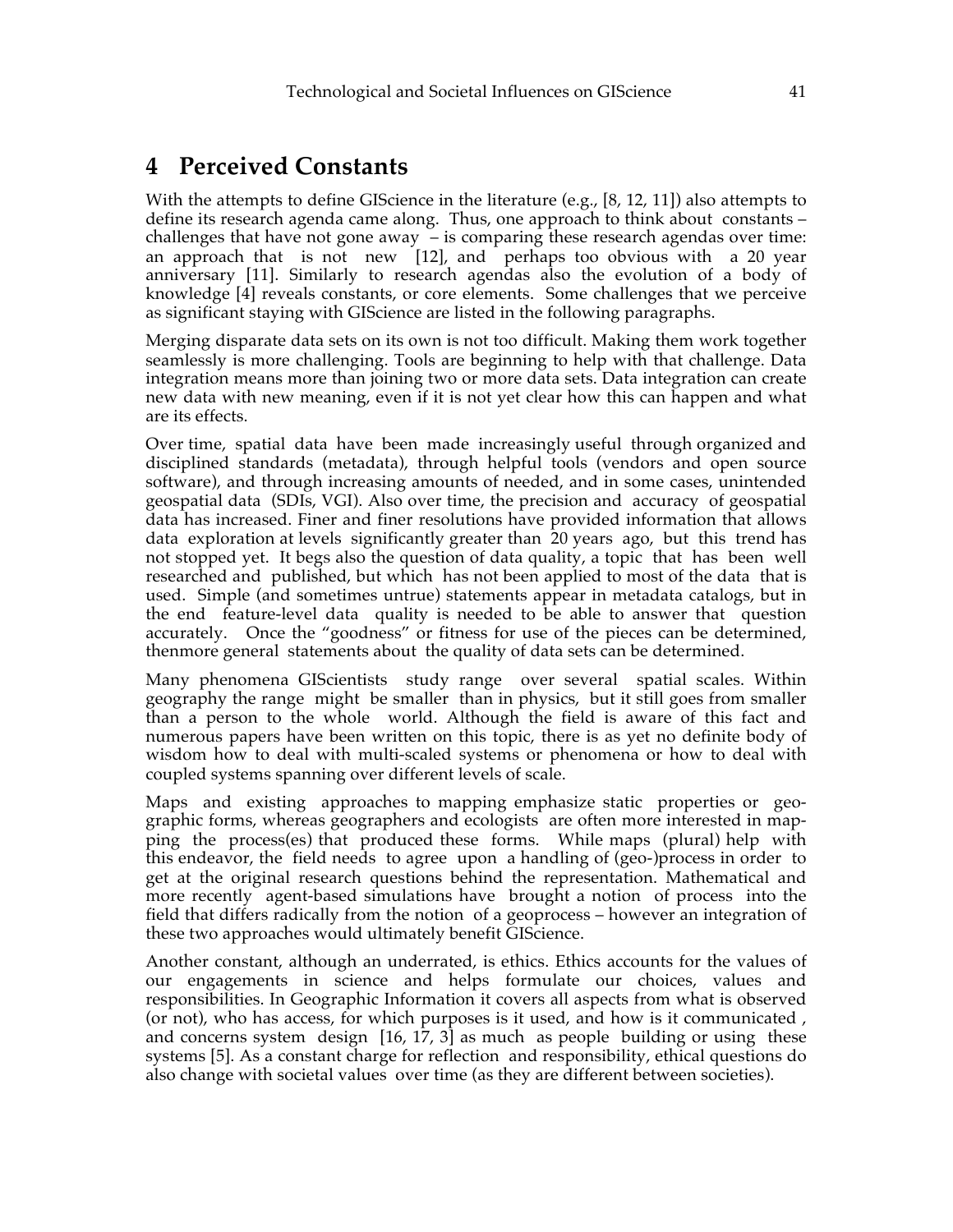#### **5 Relationship between technology, society and GIScience**

After reflecting on the opening question – the question whether, and if so, to what extent, technological and societal influence have impacted GIScience, or helped shape GIScience, is worth putting forward and thinking about in a volume that explores challenges for GIScience in the next  $20$  years  $-$  it is quite clear that this chapter scratches the surface of many influences, both of technology and society. It answers the open- ing question positively: the field has been heavily influenced by these external factors. Perhaps what is always going to be most important is not the degree of complete- ness in the reflections, but the degree they enable GIScience to develop and progress through critical thinking.

Fast technological progress meant that the field had to adapt the handling of geodata/geoinformation to this progress, from static to streams, from scarce to big, from unstructured to structured and semantically rich data, from vector to raster to linked data. Over this progress it seems that the same questions have been asked repeatedly, always within a different data paradigm, and that we were ever adapting algorithms to these new paradigms. The field thus seldom got to the point to ask what the data was being used for and how to support the 'handling' of data in prosumer contexts, illustrating that with technological and societal influences (changes) some questions remain constant.

#### **References**

- [1] BE R N E R S -LE E , T., HE N D L E R , J., A N D LA S S I L A , O. The semantic web. Scientific American 284, 5 (2001), 34–43.
- [2] CH R I S M A N , N. Exploring Geographic Information Systems. John Wiley & Sons, New York, 1997.
- [3] CR A M P TO N , J. The ethics of GIS. Cartography and Geographic Information Systems 22, 1 (1995), 84–89.
- [4] DI BI A S E , D., DE ME R S , M. N., JO H N S O N , A., KE M P, K., TAY L O R LU C K , A., PL E W E , B., A N D WE N T Z , E. A. Geographic Information Science and Technology Body of Knowledge. Association of American Geographers, Washington, D.C., 2006.
- [5] DIBIASE, D., HARVEY, F., GORANSON, C., AND WRIGHT, D. The GIS professional ethics project: Practical ethics for GIS professionals. In Teaching Geographic Information Science and Technology in Higher Education, D. J. Unwin, K. E. Foote, N. J. Tate, and D. DiBiase, Eds. John Wiley and Sons, Chichester, UK, 2012, pp. 199–209.
- [6] FI S H E R , P. F., A N D UN W I N , D. Re-presenting GIS. John Wiley & Sons Ltd, Chichester, 2005.
- [7] GO L L E D G E , R. G., A N D AM E D E O , D. On laws in geography. Annals of the Association of American Geographers 58, 4 (1968), 760–774.
- [8] GOOD CHILD, M.F. Geographical information science. International Journal of Geographical Information Systems 6, 1 (1992), 31–45.